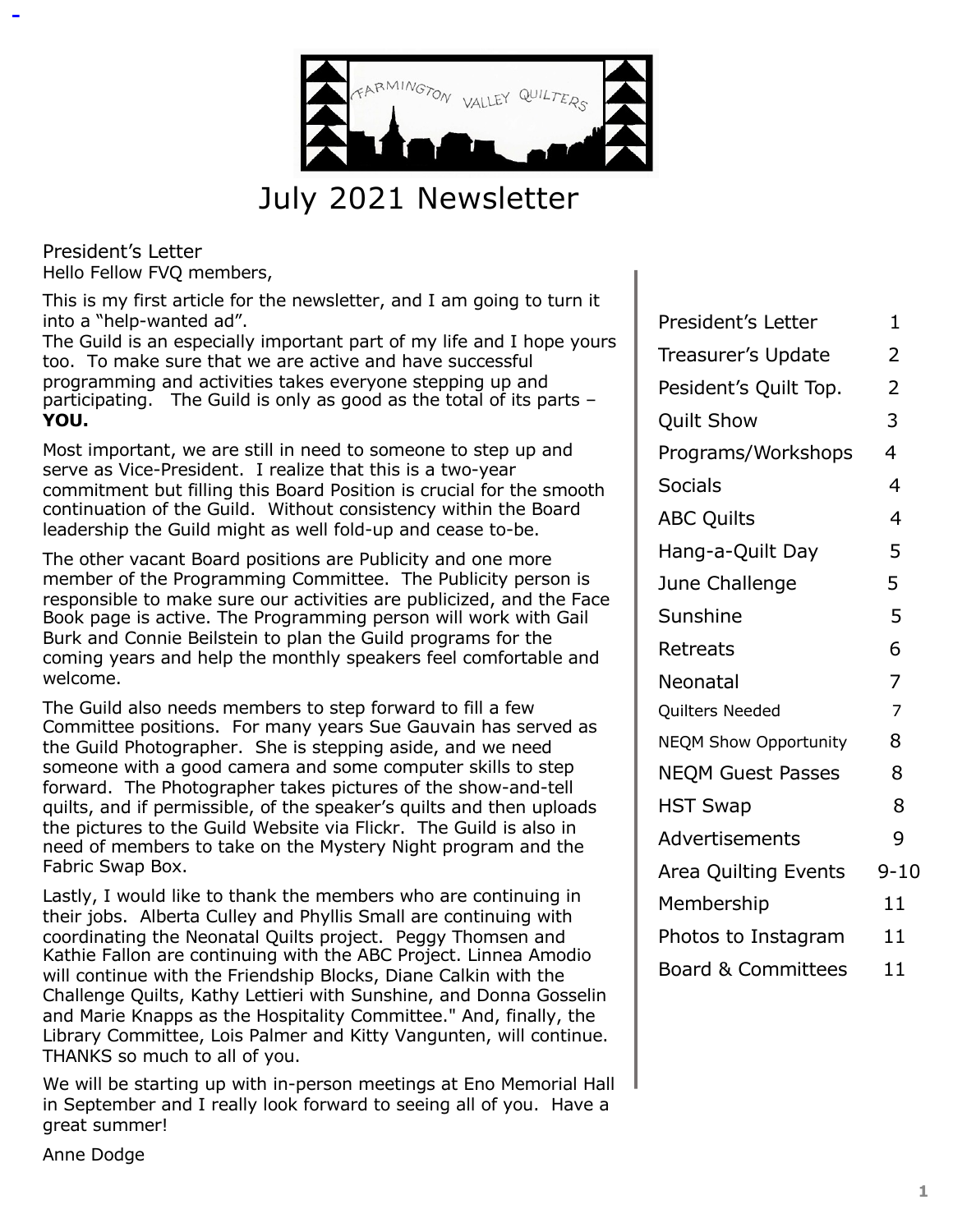## Treasurer's Update

The knowledge transfer process between Sue Trimble and myself continues with an expectation that we will be completed by the end of August, early September. We will continue to operate as "One Treasurer" during the months of July and August to allow for learning and proper closure to the current fiscal reporting year.

All accounts are current, balanced and in good standing. All State of CT and IRS Filings are current.

The budget, as well as the monthly Treasurer's Reports, are available to all members to review via our "Members-only" website page following our membership meeting this month.

If you have any questions or concerns regarding guild finances, please don't hesitate to reach out directly.

Caroline Berman, Out-Going Treasurer and Sue Trimble, New Treasurer for 2021-2022 Email[: chbermanct@comcast.ne](mailto:chbermanct@comcast.net)t Phone: 860-944-9566 (cell)

### President's Quilt Top

Karen Kebinger was presented with her President's Quilt top on Saturday July 3rd. A big Thank You to Karen for leading the Guild through a tough year. Also, a special thanks to all the Guild members who contributed a block and to Katha Kerr for all her help shopping, cutting and sewing.

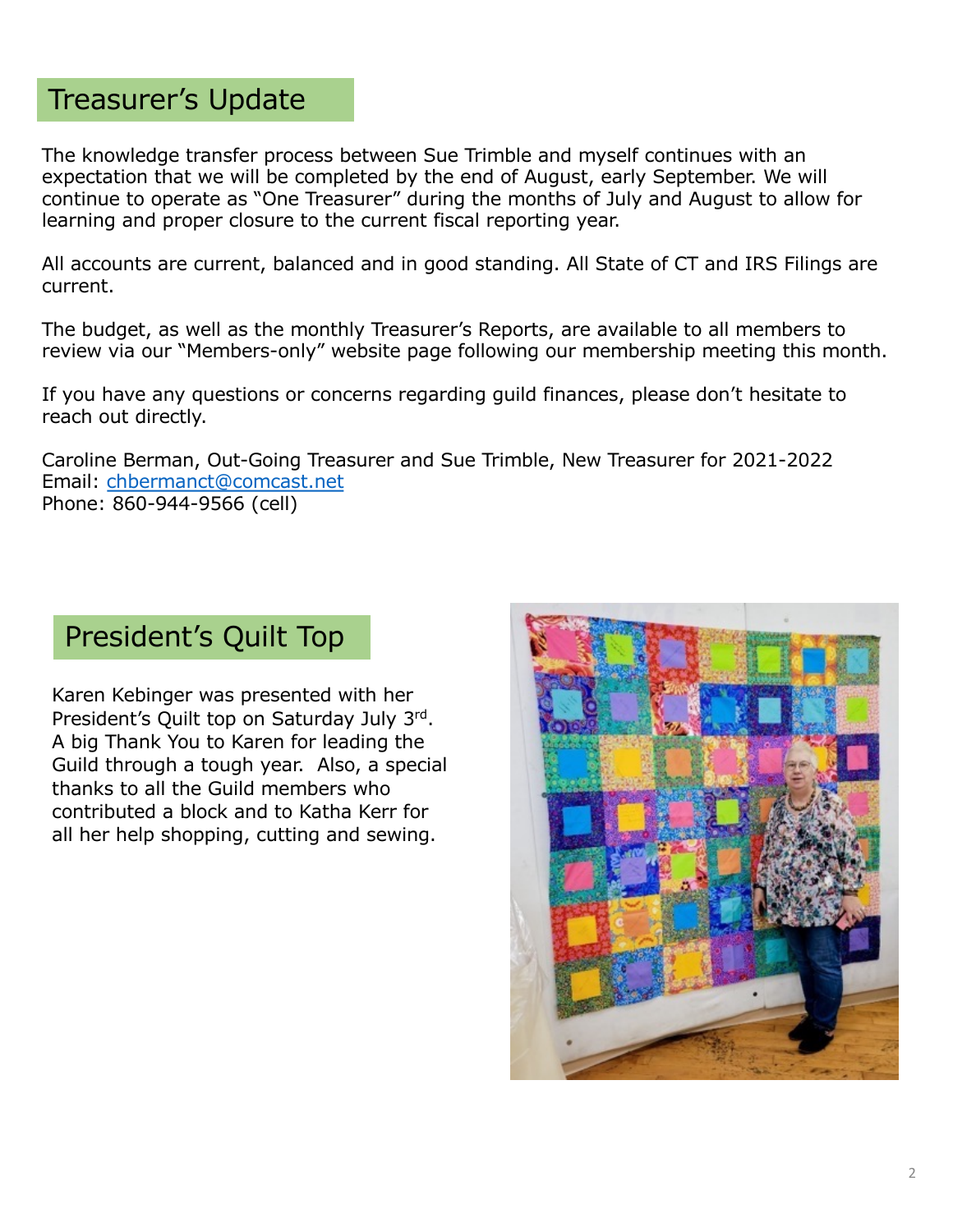# Quilt Show

#### **Quilt Show Committee Report By Maureen Hulsart**



The Quilt Show Committee is already working to host our 2022 show. I think we are all looking forward to attending some quilt shows and getting things "back to normal".

A small sub-committee is investigating alternate locations to host our show and recently toured a location which would give us more square footage in a lovely, convenient location. It is an exciting option and we are in discussions with that site regarding rental fees and contract provisions. I'll keep you posted.

In the meantime, several of the 2018 Show Committee members can no longer serve due to family considerations; they have moved or health reasons. Therefore, there are several vacancies I will be looking to fill. Many hands make light work and it takes many hands to pull-off a successful show. Our planning meetings will primarily be Zoom meetings, so you can attend in your pajamas if you so choose. I'm looking for your ideas, enthusiasm and help in rolling-out a fun and successful show. At this time, I need several people to step-up, so please consider volunteering for one of the following vacancies:

- •Volunteer Scheduling
- •Program Book
- •Publicity
- •Decorations
- •Quilt Intake
- •Treasurer
- •Quilt Registration
- •Raffle Baskets I need two volunteer

If you should have any questions about any of the above-named volunteer spots please feel free to contact me. My email i[s musiconthestreet@comcast.ne](mailto:musiconthestreet@comcast.net)t. We have written outlines regarding how each task is performed to assist you and people with past experience that can also guide you.

Please consider volunteering your time toward a successful 2022 Quilt Show.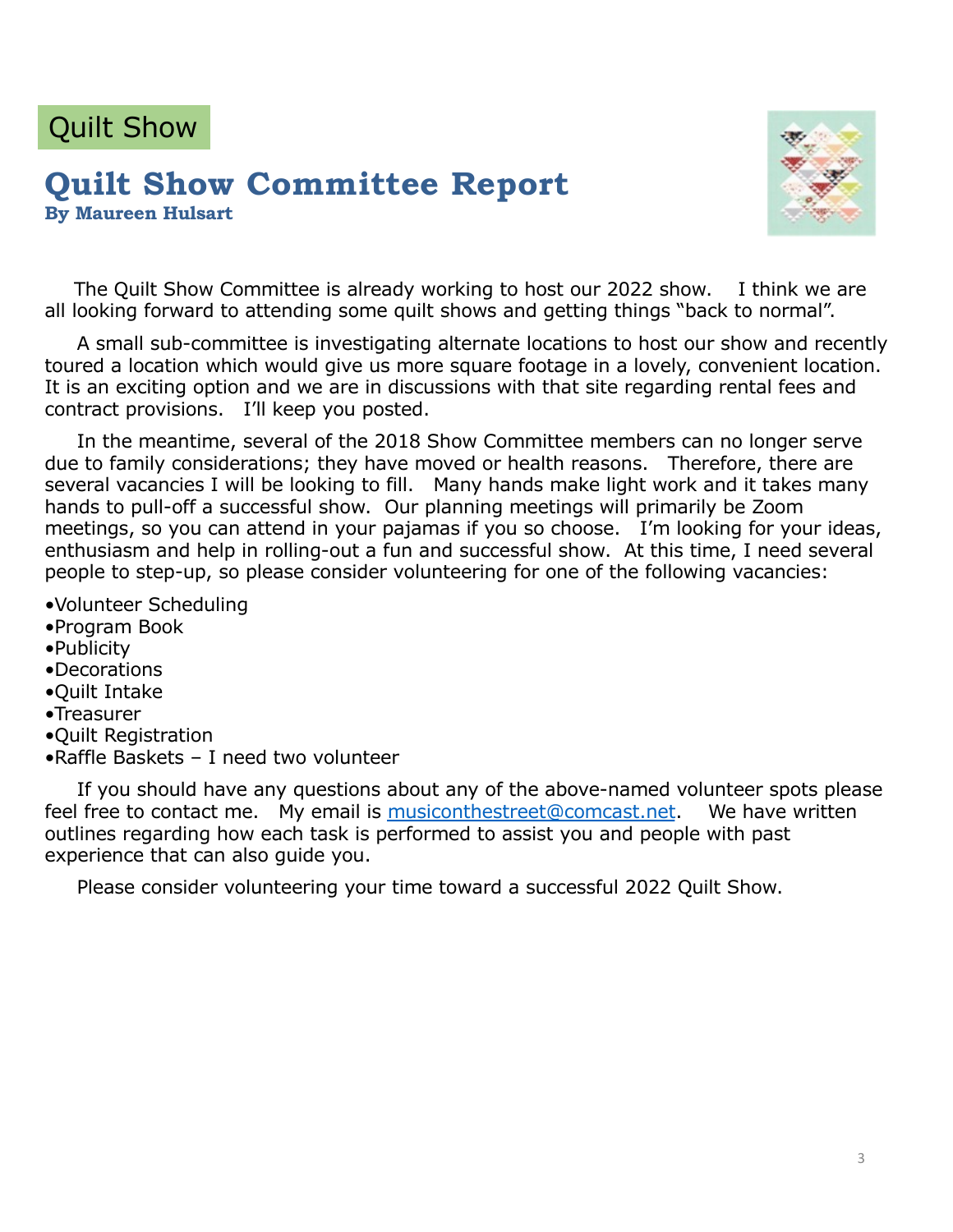### Programs and Workshops

A heartfelt thank you to Connie Beilstein for agreeing to assist with program planning. Looking ahead to an interesting and varied fall lineup, the following presenters include:

#### **September 15:**

Jan Doyle will present "Quilts and the Underground Railroad: Fact or Fiction?" This unique and attention-grabbing lecture will provide stories of secret codes, hidden messages, and forbidden talk. It will be up to each of us to evaluate the evidence Jan provides and draw our own conclusions.

#### **October 20:**

Nancy Sullivan and Lynn Thibault will present "The Quilt Clinic." This lecture will provide a clinical approach to reviving our UFO's (unfinished fabric objects). Nancy and Lynn will help us find a way to finish a quilt that we may have thought had insurmountable issues. Their trunk show will feature some of their success stories and why they took on the challenge.

#### **November 17-18:**

The artist Jane Davila will present "Elements of Design." Jane will follow up her lecture the next day with a workshop titled "Surface Design Sampler." In this workshop, you will play with a large variety of material and supplies on fabric - paintstiks, inks, paints, mediums, metallic foil, inktense pencils, water-soluble pastels and more. Let the creativity begin!

Gail Burk, Connie Beilstein

### **Socials**

As you may already know, the July and August all-day sew-in programs have been cancelled due to the pandemic. Hopefully, we'll be back on track and hold our December social. I welcome your support in joining this committee to plan for the January and February Guild meetings!

Sue Underwood

# ABC Quilts

We've cleared out the closet and labeled the three quilts to be presented in August to incoming freshmen at the ABC House.

The quilt top is done for the next quilt and as soon as it is quilted and bound, it will go into the closet for next year. We are in the process of kitting up blocks for two more quilts for the 2022-2023 freshmen class. That will mean three matching quilts in different color ways. Stay tuned for distribution of kits at the October meeting.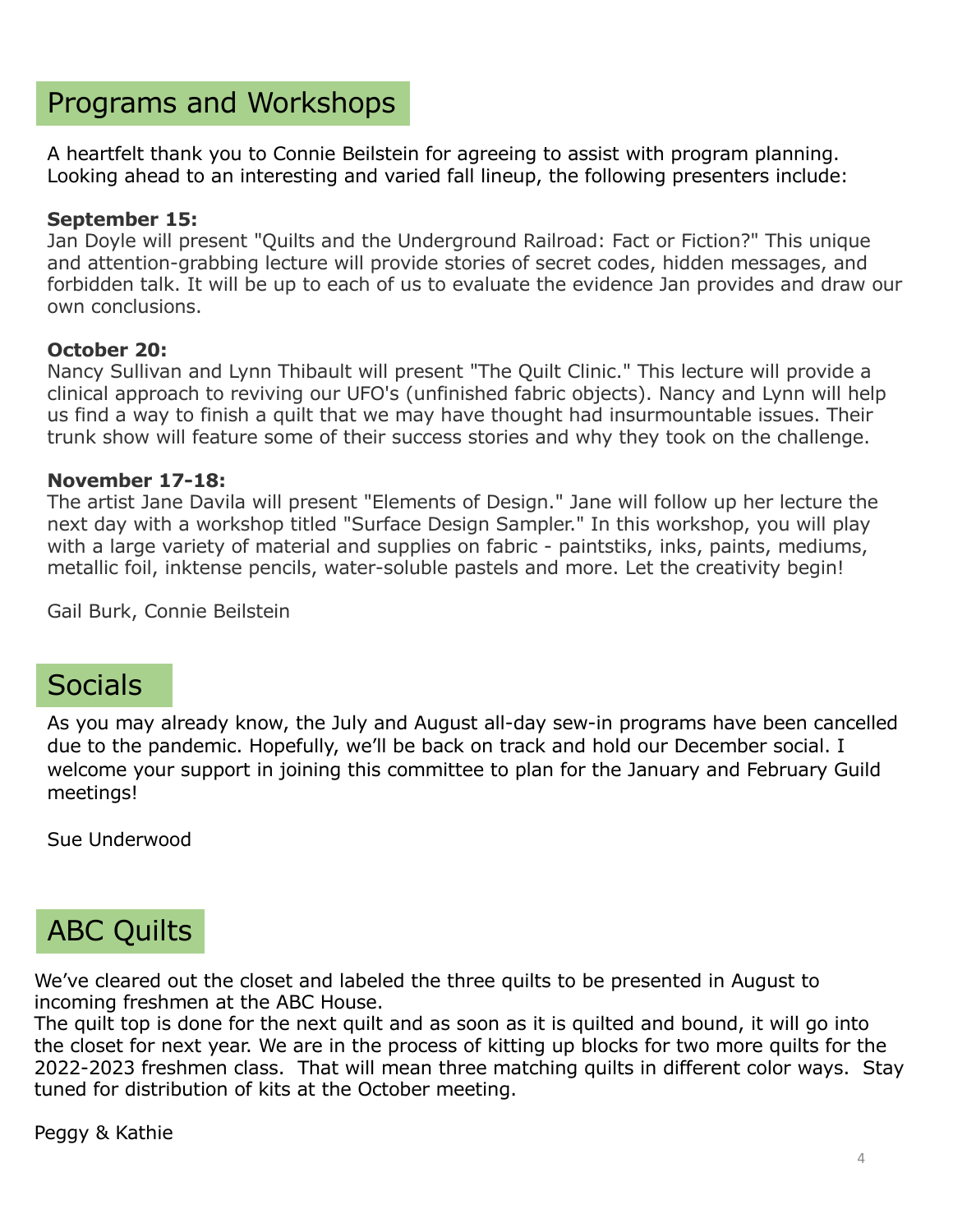# CT Hang-a-Quilt Day

Thank you to everyone who participated in our Third Annual Hang-a-Quilt Day. It is your help and enthusiasm which have made it so much fun and grown every year. This year we listed on our website homes by town where quilts were displayed. We had 20 patriotic quilts one the Simsbury Center Cemetery fence and 20 more on the fence at the Simsbury Historical Society. Both were impressive displays. I learned of other towns where displays were done as well. Several quilt shops made events out of the day. Our website has many pictures, but if you have others, please send them to Lisa Salvatore, [lisa.b.salvatore@gmail.com](mailto:lisa.b.salvatore@gmail.com). Thank again. Susan Elliott







### June Challenge

A big thanks to everyone who participated in the challenges during this difficult time. Hopefully next year will be more "normal".

#### **Challenge 2020 Challenge 2021**

Paula Di Silva **Susan Elliott** (2) Gail Burk Pauline Shaw

Jean Williams Karen Kebinger Maureen Hulsart Phyllis Small **Sue Underwood** Pam Stenman Gail Burk **Anne Baldis** Anne Baldis **Anne Baldis** Jean Williams Karen Kebinger **Phyllis Small (2)** 

Diane Calkin, dlcalkin@gmail.com

### **Sunshine**

As a caring Guild, we want to send a cheer card or sympathy card to any member that might need one. In order for us to do this, Kathy Lettieri should be informed if you know of anyone who could use a card from us. If you do, please contact Kathy Lettieri (860-651-8330) or any Board member. Kathy's e-mail is [kbakerl@att.ne](mailto:kbakerl@att.net)t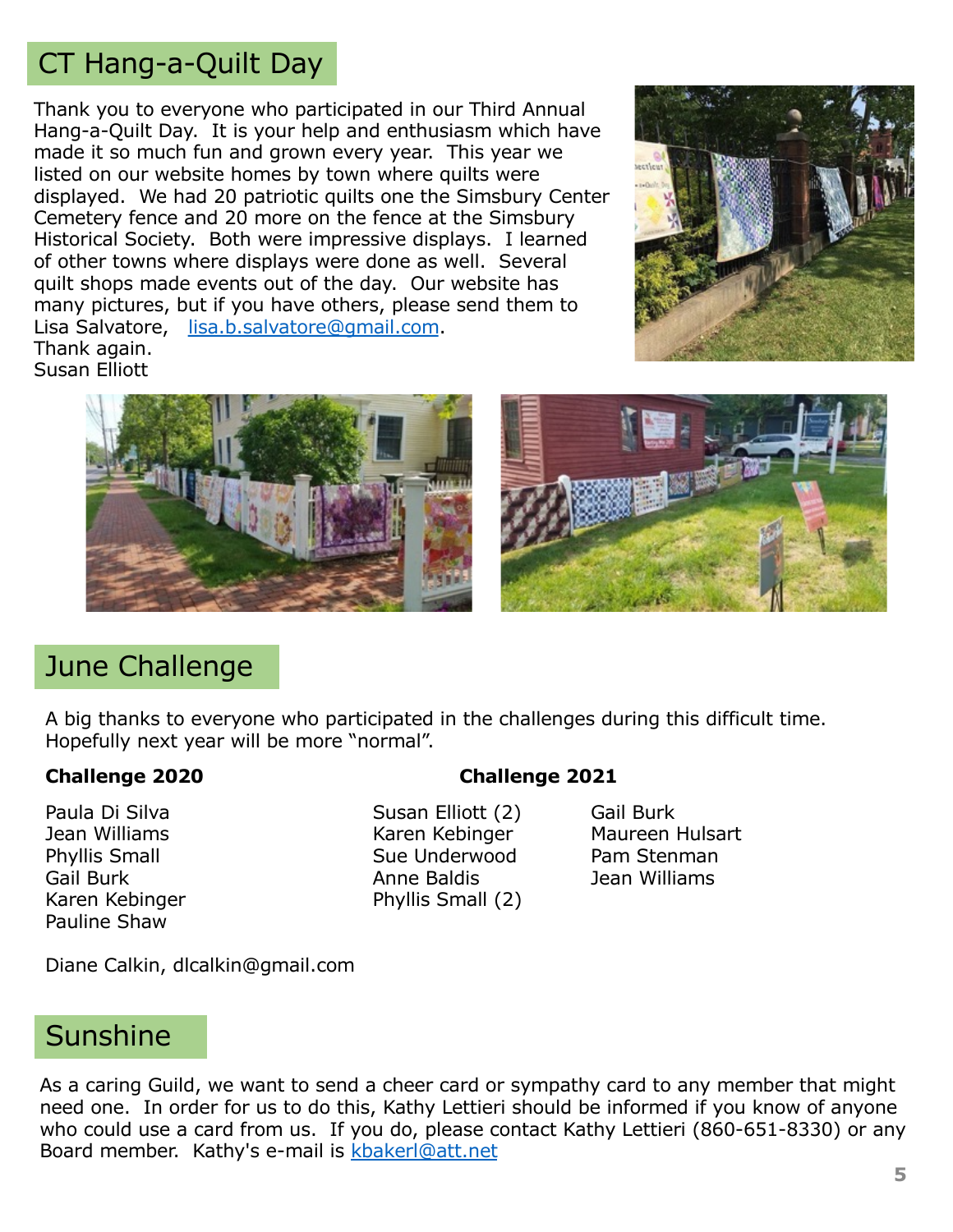

#### **FALL 2021 RETREAT**

Registration for our Fall 2021 retreat is now open with a 3 or 2 night option. We are taking reservations and deposits!

Here are the particulars:

- Dates:
	- $\circ$  Nov 4 7 (3 nights, Thurs Sun) or
	- $\circ$  Nov 5 7 (2 nights, Fri Sun)
- Place: Incarnation Center, Ivoryton, CT in "The Lodge"
- Cost: 3 nights \$310; 2 nights \$225
- Deposit: \$100 non-refundable deposit by August 15, holds your space. **Make checks payable to FVQI.**
- Required info: name, phone, email, any preferences you'd like us to know (room location, seating buddies, food allergies, etc.), whether you're coming for 3 or 2 nights.
- Balance due: October 15. **Make checks payable to FVQI.**
- Additional info: Beginning October 1, if space remains, non-guild members are welcome to join the group. We just want to make sure any guild member who wishes to attend has "first dibs" on registration. A wait list will be maintained on a first-come basis for non-guild members up to that time.
- Meals:
	- $\circ$  3 night option: Thursday night dinner through Sunday lunch;
	- o 2 night option: Friday night dinner through Sunday lunch.

Send all deposits and required information to:

- Jean Williams, 25 Gracewell Rd, Wethersfield, CT 06109.
- Look for an email from quiltinjean@gmail.com confirming receipt.

Questions? Email Jean Williams: [quiltinjean@gmail.com](mailto:quiltinjean@gmail.com)

Note: We will work with Incarnation Center to assess the COVID situation over the next few months. We are keeping the maximum attendees to 24 and minimum at 20.

Looking forward to meeting socially again! Happy quilting!

Spring Retreat: March 3-6, 2022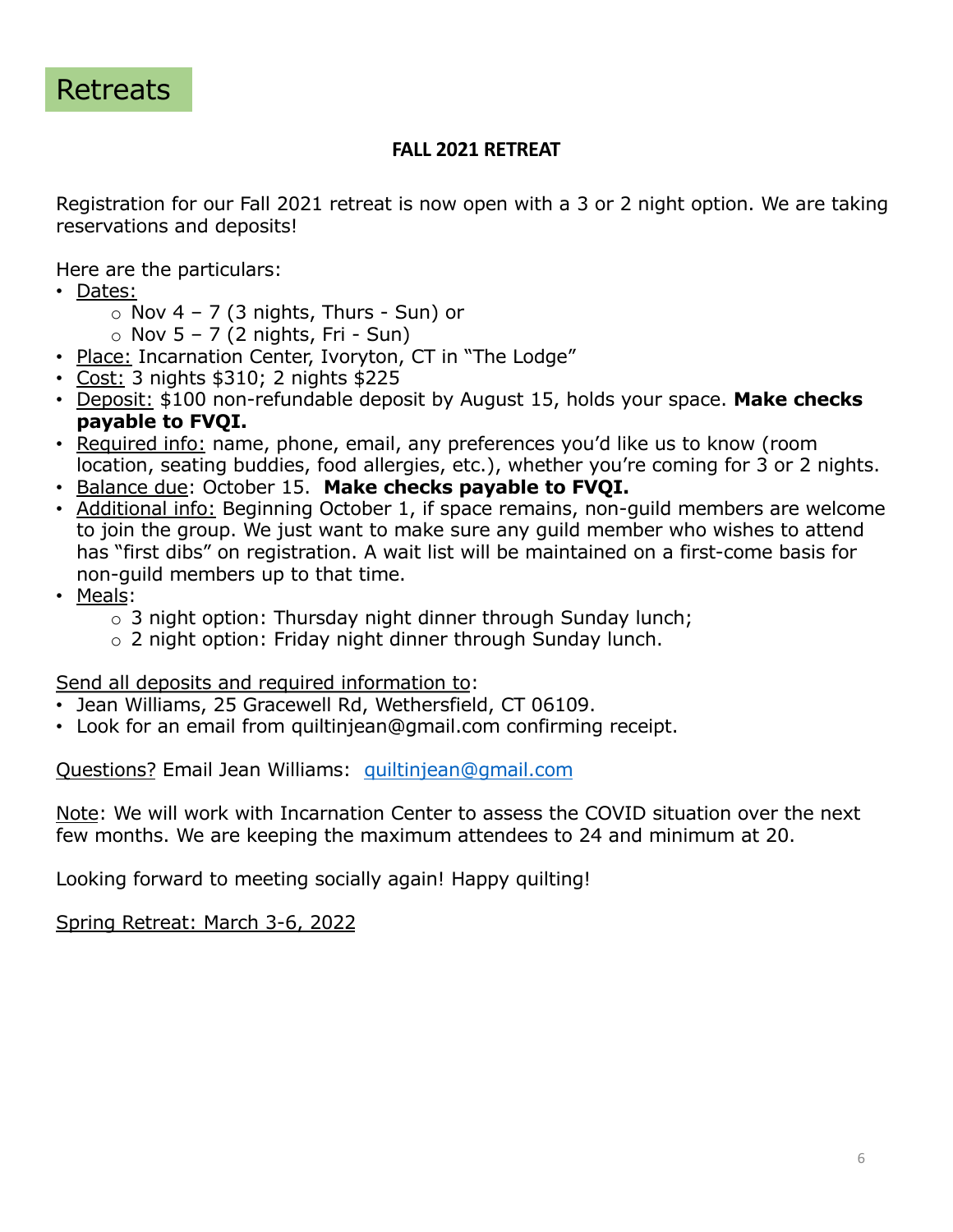### Neonatal Quilts

#### THANK YOU, THANK YOU. WE DID IT AGAIN!!

Our June collection day generated 61 quilts and 37 scent cloths. A very grateful Shari Galvin noted that UCONN NICU has been experiencing a baby boom. The facility usually averages 6 to 8 babies in the unit. Recent averages have soared to 26 including 8 sets of twins! She then told a heartwarming story. A quilt containing Celtic fabric was chosen by a dad who migrated here from Ireland three years ago. He was so happy that he took several pictures for transmission to his folks back home. Our quilts continue to make wonderful connections! Thank you to all of our quilters for your patience and support. Thank you also to Phyllis and Maureen for providing drop off locations. In this difficult year we broke all records with 304 quilts and 184 scent cloths collected – BRAVO. Have a safe summer but keep quilting. Apparently the babies will keep coming.

#### Alberta and Phyllis







## Quilters Needed

Quilts2Heal provides comfort and healing through quilts created for those who have suffered a loss, illness, or challenge in their lives.

For more information contact Paula DeSilva, Founder; [quilts2heal@comcast.ne](mailto:quilts2heal@comcast.net)t 860-306-7000 or Lynda Cook, [blcook66@gmail.com](mailto:blcook66@gmail.com) or visit our website [https://www.quilts2heal.or](https://www.quilts2heal.org/)g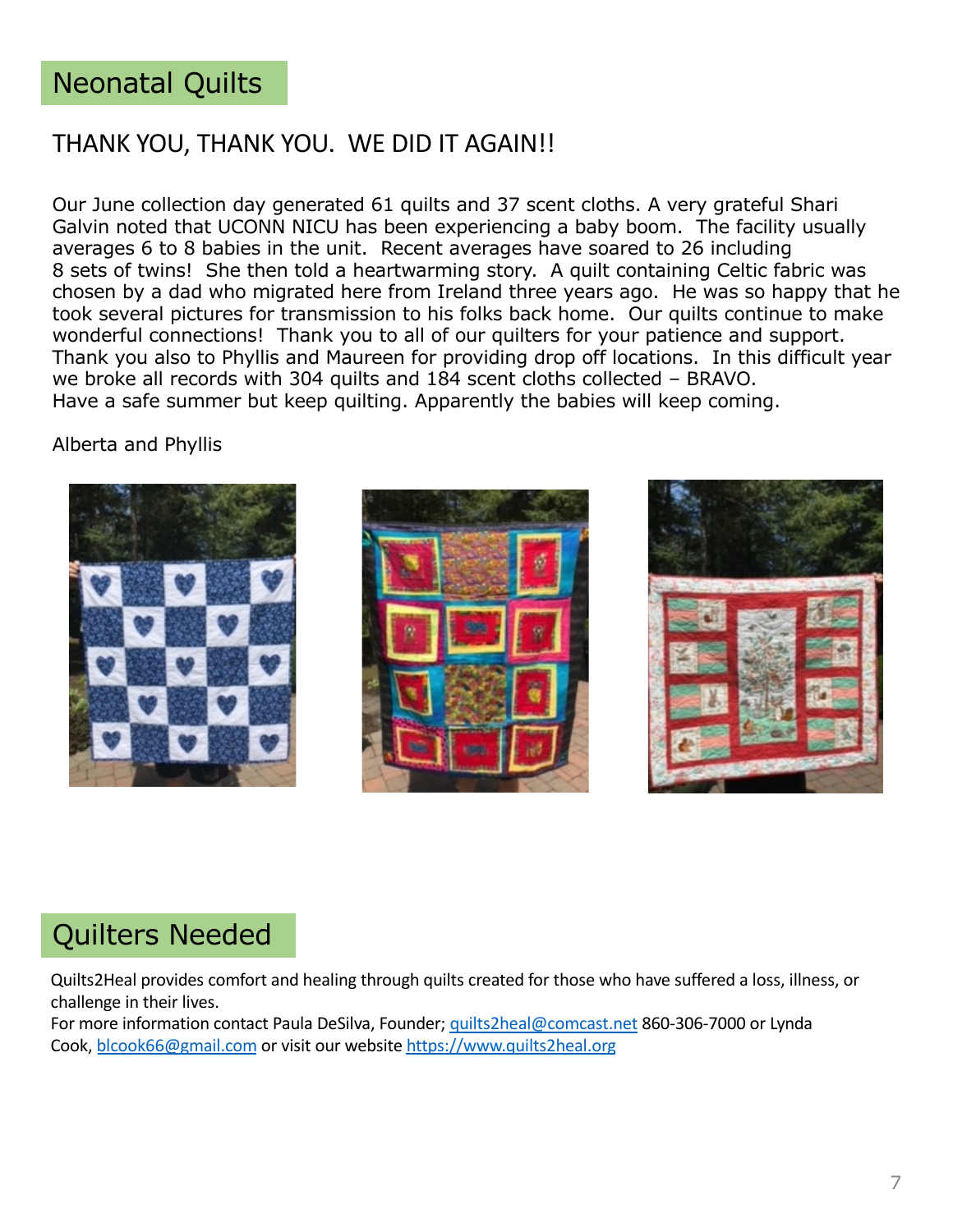# NEQM SHOW OPPORTUNITY 2021

#### NEW ENGLAND QUILT MUSEUM EXHIBIT OPPORTUNITY 2022

As supporting members of the New England Quilt Museum, participating guilds are offered the opportunity to exhibit one quilt from a guild member to be displayed at the Museum during their 2022 Summer Celebration exhibit.

Because we will not have a quilt show in 2021 from which to choose a quilt, we decided to let the guild vote on our best quilt at a Show and Tell in early 2022.

So please continue making your fabulous quilts. Be prepared for a live show and tell or with a good photo of you submission. More information will be provided when we get it from the Museum.

If you have any questions, please give me a call or email me. Phyllis Small [phyl@phyllissmall.com](mailto:phyl@phyllissmall.com) 860-803-5907

### NEQM Guest Passes

#### NEW ENGLAND QUILT MUSEUM GUEST PASSES

As supporting members of NEQM, we were given 4 Guest Passes (each admitting 2 people) for our members to enjoy. The Museum is now open with Covid restrictions. Also guild members who become members of the Museum receive one \$10.00 voucher for

any fabric or quilt making product purchased in the Museum Store. So please let me know if you want one of these passes, and I will get it to you. NEQM is a wonderful place to visit (if and when we are allowed to travel again to MA).

Phyllis Small [phyl@phyllissmall.com](mailto:phyl@phyllissmall.com) 860-803-5907

## HST Swap

HST Swap Participants

Thinking ahead to the next Quilt Show, we would love to have a display of HST quilts. As we don't have any details yet about The Show, specifics will have to wait. Just keep it in mind - we'd love to see those finished quilts!! Diane and Judy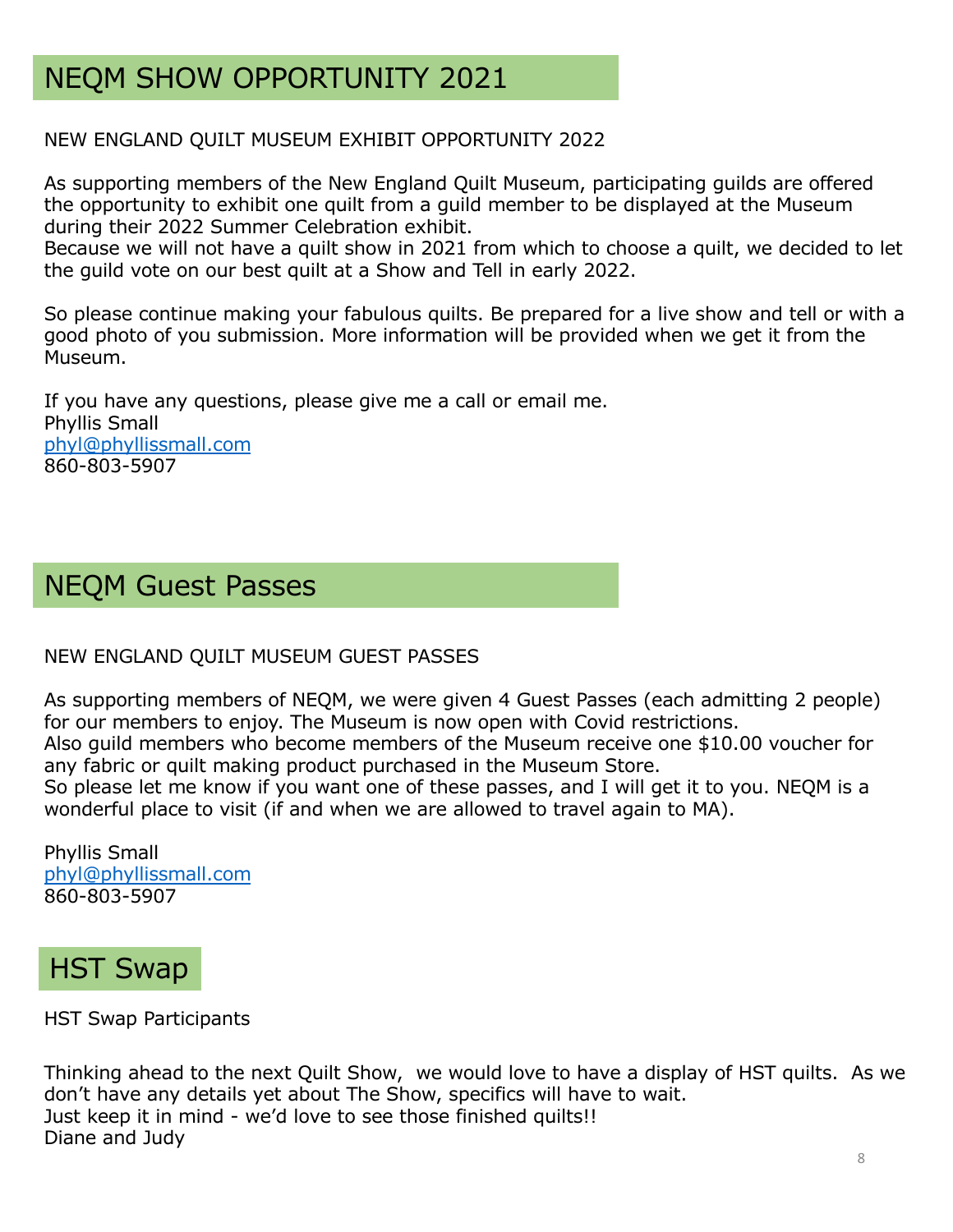## Advertisements

If you would like to advertise a service or are looking to sell or buy something related to quilting/sewing, advertise it here. Your advertisement will be in the Newsletter for six months; after which it will be removed.

#### **Please consider sharing your stash with new quilters!**

Middle School & Library Looking for Quilting Fabrics

If you have any quilting fabrics you would like to part with, both Henry James Middle School and the Simsbury Library can use them. They both teach quilting classes to students. Please bring them to any guild meeting and Lisa Salvatore will make sure they end up in appreciative hands. Thanks so much!!

Lisa Salvatore [Lisa.B.Salvatore@gmail.com](mailto:Lisa.B.Salvatore@gmail.com)

#### **Granbees Quilt Guild Looking for Members**

ARE YOU A QUILTER? If you don't like to drive at night, but want to belong to a quilt group come to THE GRANBEES. We meet at the EAST GRANBY Recreational Center near East Granby Center. The 3rd Tuesday of the month at 10:00AM. We plan to continue to meet during the summer. ALL ARE WELCOME.

Contact Diane Calkin if you have questions.

### Quilting Events in the Area

### **Please be sure to check for cancellations**

**Fibrous July 1, 2021 - August 31, 2021** Winchester Public Library. 80 Washington Street. Winchester MA 01890 **[https://www.denisekonicekart.com](https://sewmanyshows.us19.list-manage.com/track/click?u=45e35880b67872826e6bfbfc2&id=e5da9608de&e=781fb09e8a)/**

**Billings Farm & Museum 35th Annual Quilt Exhibition July 17-August 22, 2021** Billings Farm & Museum 69 Old River Road Woodstock VT 05091 **[https://billingsfarm.org/](https://sewmanyshows.us19.list-manage.com/track/click?u=45e35880b67872826e6bfbfc2&id=ab8e59bf47&e=781fb09e8a)**

**World Quilt Show – Online August 11 – 14, 2021 [https://www.onlinequiltfestival.com](https://sewmanyshows.us19.list-manage.com/track/click?u=45e35880b67872826e6bfbfc2&id=e5c5baa3b2&e=781fb09e8a)/** Free admission

**Marathon Quilters 2021 Quilt Show September 11 – 12, 2021** Hopkinton Center for the Arts. 98 Hayden Rowe St. Hopkinton MA 01748 **[http://marathonquilters.com](https://sewmanyshows.us19.list-manage.com/track/click?u=45e35880b67872826e6bfbfc2&id=37e382f3a0&e=781fb09e8a)/**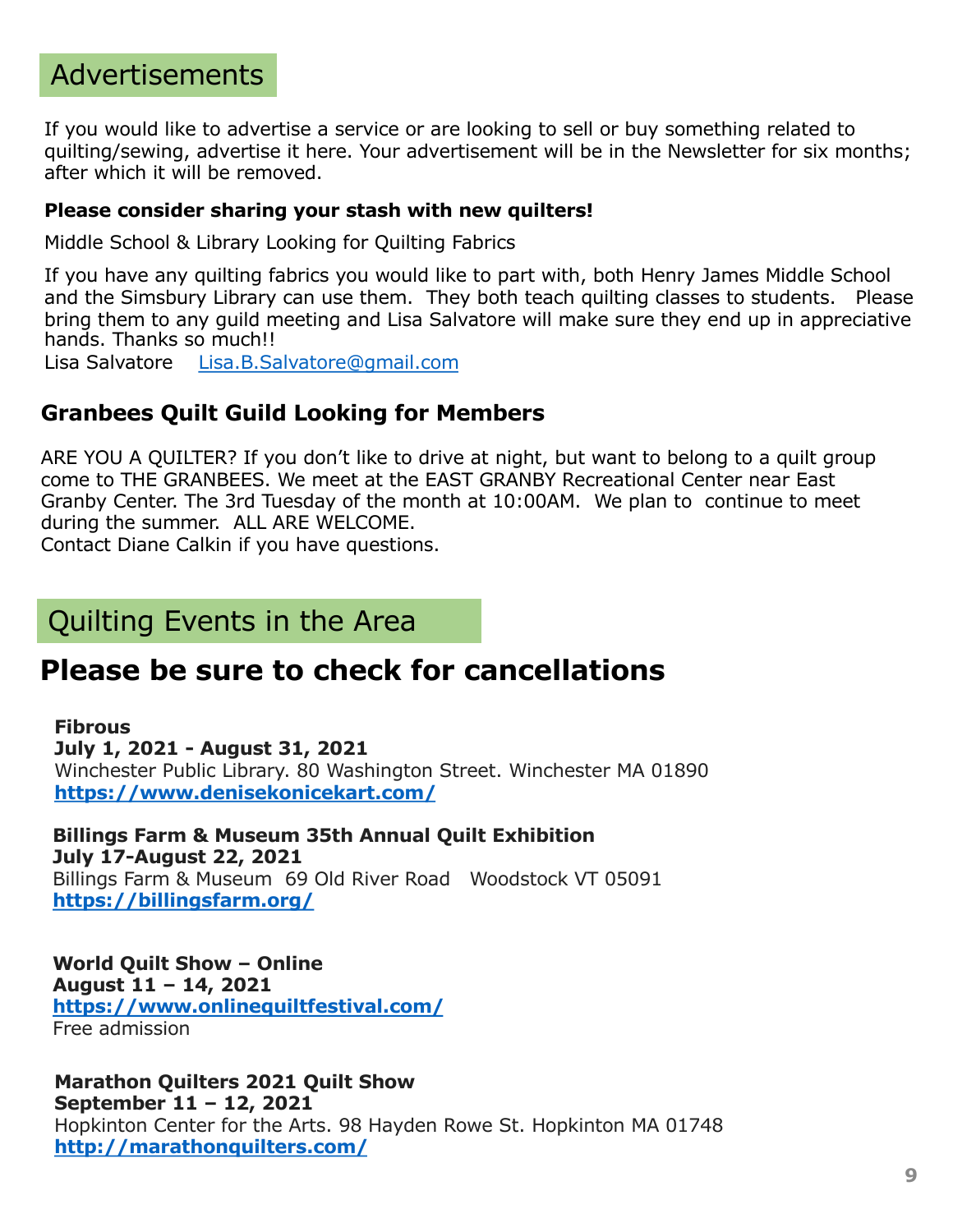## Quilting Events in the Area, cont'd

**Creative Arts at The Big E September 17-October 3, 2021** 1305 Memorial Ave. West Springfield MA 01089 **[https://www.thebige.com/p/competitions/creative-art](https://sewmanyshows.us19.list-manage.com/track/click?u=45e35880b67872826e6bfbfc2&id=db90440a7c&e=781fb09e8a)s**

**Belknap Mill Quilter's 44th Annual Quilt Show "Harvest of Quilts" and "Mysterious Quilt Journey" September 25-26, 2021** Laconia, NH **[https://www.bmqg.org](https://sewmanyshows.us19.list-manage.com/track/click?u=45e35880b67872826e6bfbfc2&id=7b236d844b&e=781fb09e8a)/**

**Creative Arts at The Big E September 17-October 3, 2021** 1305 Memorial Ave. West Springfield MA 01089 **[https://www.thebige.com/p/competitions/creative-art](https://www.thebige.com/p/competitions/creative-arts)s**

**Merrimack Valley Quilters Guild Ruby Celebration October 1-2, 2021** Hope Community Church. 11 Hale Street Newburyport MA **[https://mvquilters.org](https://sewmanyshows.us19.list-manage.com/track/click?u=45e35880b67872826e6bfbfc2&id=a997b3bfa9&e=781fb09e8a)/**

**Rising Star Quilters Guild 33rd Annual Quilt Show October 1-2, 2021** St. Brigid Church 1995 Massachusetts Avenue Lexington MA

**[http://www.risingstarquilters.org/show.htm](https://sewmanyshows.us19.list-manage.com/track/click?u=45e35880b67872826e6bfbfc2&id=9eb0be3039&e=781fb09e8a)l**

**Quilting in the Land of Milk and Honey Quilt Show Oct. 9 – 10, 2021** Middlebury Recreation Center 154 Creek Rd Middlebury VT 05753 **[http://www.milkandhoneyquilters.com](https://sewmanyshows.us19.list-manage.com/track/click?u=45e35880b67872826e6bfbfc2&id=e5574b3904&e=781fb09e8a)/**

**BUCC Quilt Show & Sale with Sewing Tag Sale Oct 22-24, 2021** Belchertown United Church of Christ 18 Park St Belchertown MA 01007

**[https://buccquiltshowandsale.weebly.com](https://sewmanyshows.us19.list-manage.com/track/click?u=45e35880b67872826e6bfbfc2&id=b83fd5b50f&e=781fb09e8a)/**